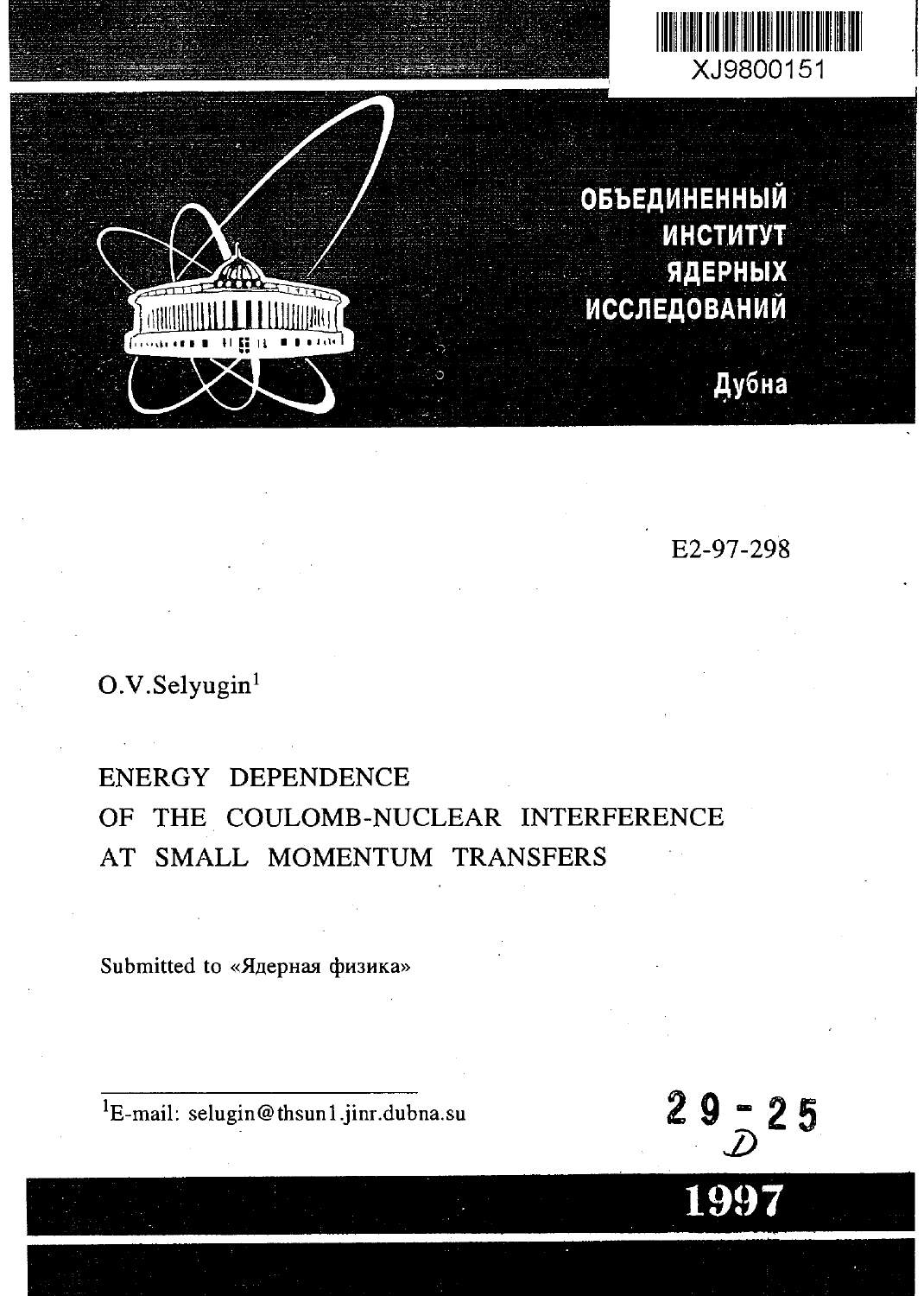Now, the high energy physics is mostly the spin physics and most of the experiments require the knowledge of the polarization of beams with high accuracy. There are large spin programs at RHIC and LHC. These programs include measurements of the spin correlation parameters in the diffraction range of elastic protbn-proton scattering. There is a proposal to use the Coulomb-nucleon interference (CNI) effects [1] to measure very exactly and faster the beam polarization [2, 3, 4]. This effect appears from the interference of the imaginary part of the hadron spin-nonflip amplitude and the real part of the electromagnetic spin-flip amplitude determined by the charge-magnetic moment interaction. The objections against this project say that possible unknown hadron spin-flip amplitudes can give sufficiently large contributions to the CNI effect.

Determination of the structure of the hadron scattering amplitude is an important task for both the theory and experiment. Perturbative Quantum Chromodynamics cannot be used in the calculation of the real and imaginary parts of the scattering amplitude in the diffraction range. A worse situation is for the spin-flip parts of the scattering amplitude in the domain of small'momentum transfers: On the one hand, the usual representation says that the spin-flip amplitude is dying at superhigh energies, and on the other hand we have different non-perturbative models which lead to a non-dying spin-flip amplitude at superhigh energies [5, 6].

Note that the interference of the hadronic and electromagnetic amplitudes may give an important contribution not only at very small momentum transfers but also in the range of the diffraction 'minimum [7]. But for that one should know the phase of the interference of the Coulomb and hadron amplitude at sufficiently large momentum transfers too.

Unfortunately, we practically have no experimental data on the measurement of (he spin correlation parameters at very small momentum transfers except the unique experiment [8] but with large errors. After the first paper [9] a number of papers appeared which consider these questions and try to estimate a possible contribution of the hadron spin-flip amplitude to the CNI effect [10, 11, 12]. This problem was a central point at the Workshop on polarimeters and was discussed at the Spin Conference [13].

 $\pm 1$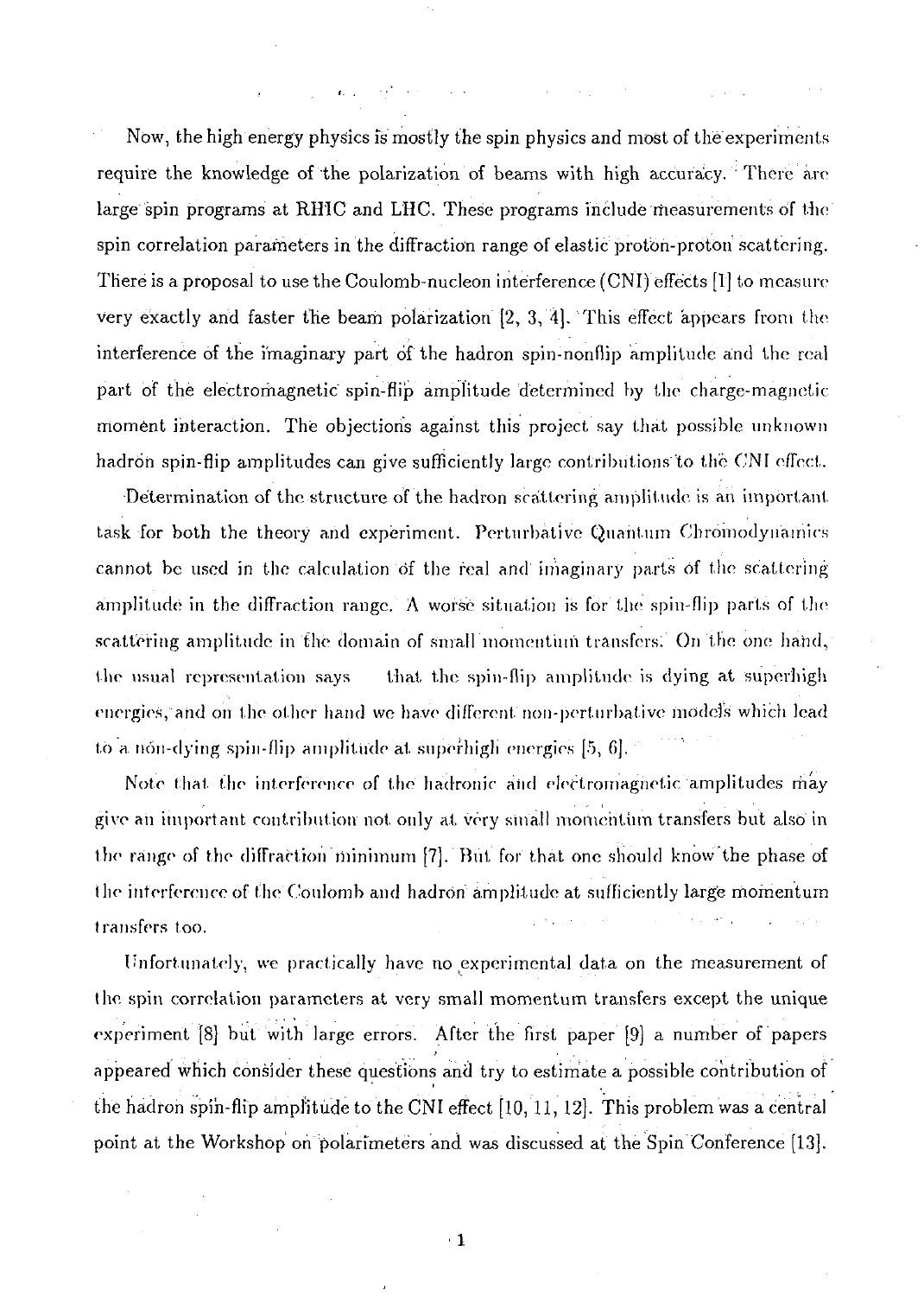But the question remains unclear as we have very different conclusions.

On the one hand, our difficulty is in most part defined by the lack of experimental data at high energies and small transfer momenta. We should examine the available experimental data at different energies and in different domains of momentum transfers. In most analyses the experimental data at  $p_L = 45.5 \ GeV/c$  and with  $0.06 < |t| <$ 0.5  $GeV^2$  and the data at  $p_L = 200 \; GeV/c$  with 0.003  $\lt |t| \lt 0.05$  are used. These experimental data overlap on the axis of momentum transfers but are measured at different energies. In most analyses this energy difference is not considered. Of course, we have plenty of experimental data in the domain of small momentum transfers at low energies  $3 < p_L < 12 \ GeV/c$ . But at these energies we have many contributions to the hadron spin-flip amplitudes coming from different regions exchange. Now we cannot exactly calculate all contributions and find their energy dependences. But great amount of the experimental material allows us to make full phenomenological analyses and obtain the size and form of the different parts of the hadron scattering amplitude at one low energy. The difficulty is that we do not know the energy dependence of such amplitudes and individual contributions of the asymptotic non-dying spin-flip amplitudes.

Now we do not know exactly, also from a theoretical viewpoint, the dependence of the different parts of the scattering amplitude on s and *t.* So, usually we take the suppositions that the imaginary and real parts of the spin-nonflip amplitude have the exponential behavior with the same slope, and the imaginary and real parts of the spin-flip amplitudes, without the kinematic factor  $\sqrt{|t|}$ , have the same behavior with  $t$ in the examined domain of momentum transfers. For example, in [9, 12] the spin-flip amplitude was chosen in the form

$$
F_j^N = \sqrt{-t}/m_p(b+ia)F_{nj}^N.
$$
 (1)

That is not so in respect to the *t* dependence shown in Ref. [11], where they multiply the exponential form by the special function dependent on *t.* Moreover, we take mostly the energy independence of the ratio of the spin-flip parts to the spin-nonflip parts of the scattering amplitude. All this is our theoretical uncertainty.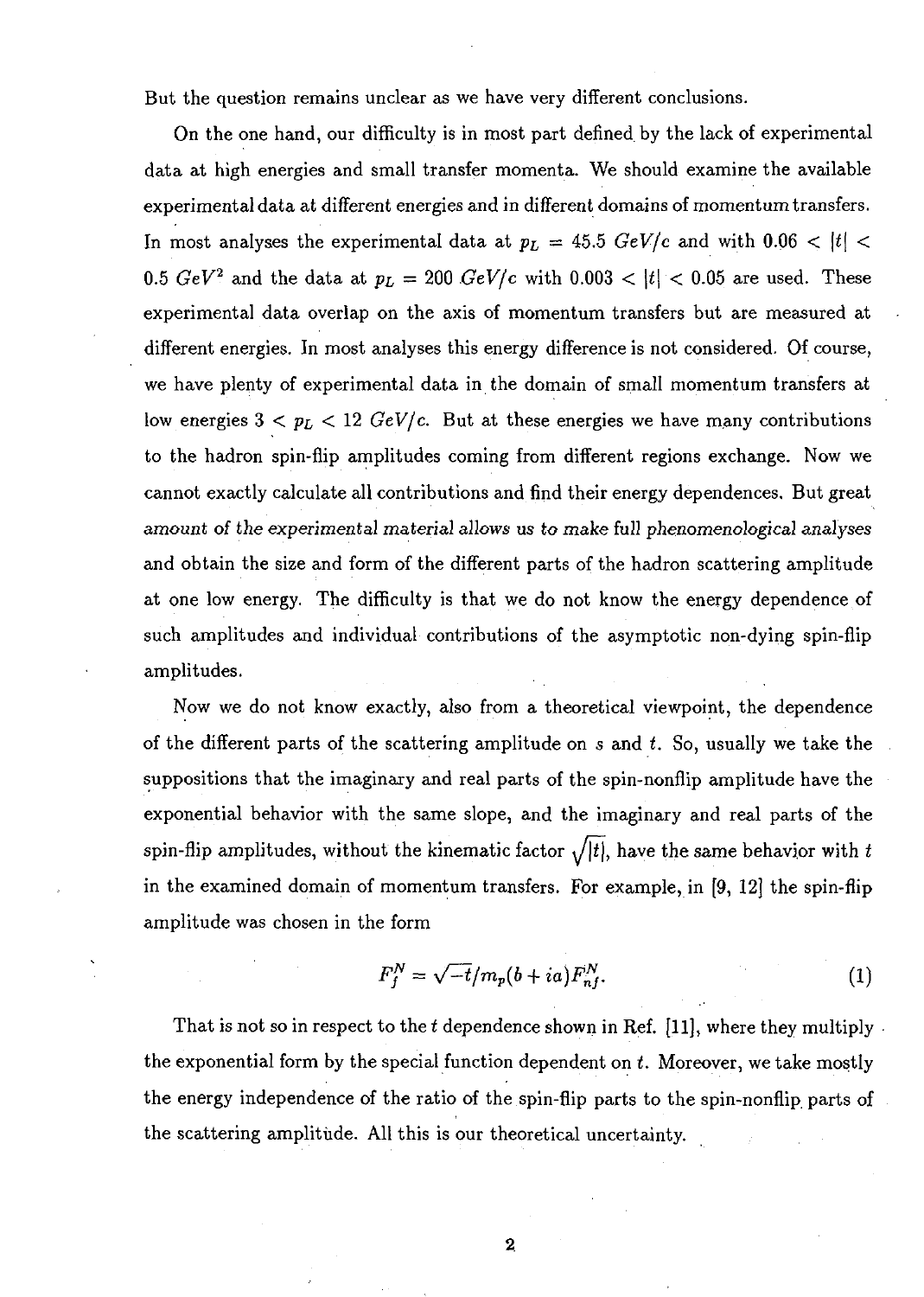In this paper we show that these suppositions are mostly wrong and we have to introduce different dependences on *s* and *t* in the spin-nonflip parts and spin-flip parts of the hadron scattering amplitude. We treat of a possibility of estimating the size of the hadron spin-flip amplitude from the available experimental data, the influence of the hadron spin-flip amplitude on the CNI effect and a possibility of estimating this contribution from the experimental data on measurement of the analyzing power in the nucleon-nucleon elastic scattering.

The differential cross sections measured in an experiment are described by the square of the scattering amplitude

$$
d\sigma/dt = \pi (F_c^2(t) + (1+\rho^2) Im F_h^2(s,t) \mp 2(\rho + \alpha \varphi) F_c(t) Im F_h(s,t)),
$$
\n(2)

where  $F_c = \mp 2\alpha G^2/|t|$  is the Coulomb amplitude;  $\alpha$  is the fine-structure constant and  $G^2(t)$  is the proton electromagnetic form factor squared;  $Re F_h(s,t)$  and  $Im F_h(s,t)$  are the real and imaginary parts of the nuclear amplitude.  $\rho(s,t) = Re F(s,t)/Im F(s,t)$ . Just this formula is used to fit experimental data to evaluate the ratio of the real to imaginary part of the forward spin-nonflip amplitude  $\rho(s,t)$ .

Numerous discussions of the value of *p* measured by the UA4 [14] and UA4/2 [15] Collaborations at  $\sqrt{s}$  = 540 *GeV* have revealed the ambiguity in the definition of this parameter [16], which in most part is connected with the dependence of the form of the real and imaginary parts of the scattering amplitude on *t.* As a result, it has been shown that we have some trouble in the definition of the total cross sections and the value of the real part of the scattering amplitude. Of course, we should develop new experimental and theoretical methods to obtain exact values of the hadron differential cross sections and the structure of the hadron spin-nonflip amplitude [17, 18].

The majority of theoretical models describe the hadron scattering at small angles with the use of the eikonal approximation where the amplitude of pp-scattering is

$$
M(s,t) = M_0(s,t) + M_1(s,t)(\sigma_1 + \sigma_2) \cdot \hat{\mathbf{n}} + M_2(s,t)(\sigma_1 \cdot \hat{\mathbf{n}})(\sigma_2 \cdot \hat{\mathbf{n}})
$$

 $+ M_3(s,t)(\sigma_1\cdot \hat{\mathbf{q}})(\sigma_2\cdot \hat{\mathbf{q}}) + \mathbf{M_4}(s,t)(\sigma_1\cdot \hat{\mathbf{l}})(\sigma_2\cdot \hat{\mathbf{l}}),$  (3)

RESSORT TO THE REAL PROPERTY OF THE REPORT OF THE CONTROL OF orde logar es el ferminego el belgia el fel i los los solo tímo el los formas como los como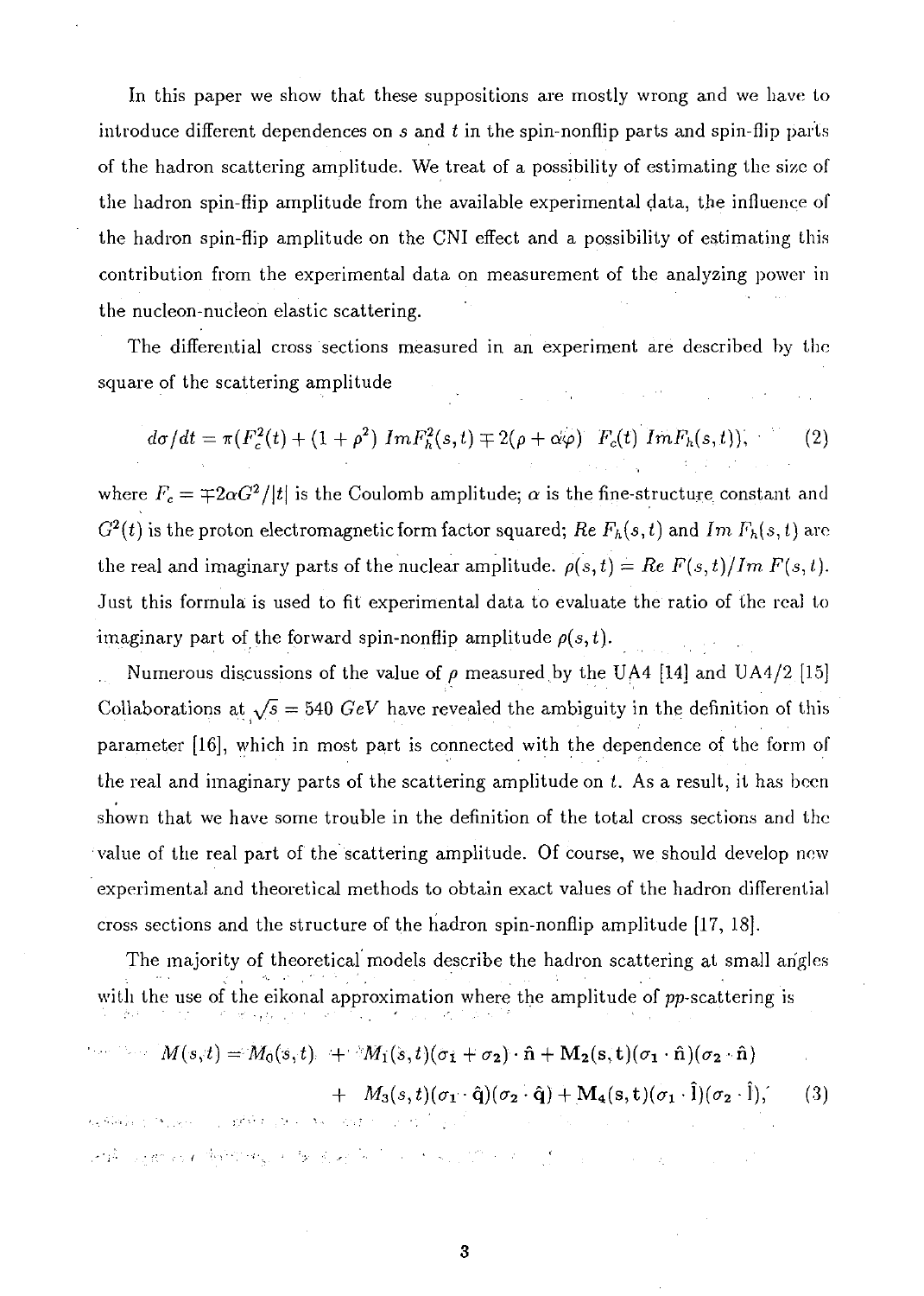vith

$$
\hat{\mathbf{l}} \equiv \frac{\mathbf{p} + \mathbf{p}'}{|\mathbf{p} + \mathbf{p}'|}, \quad \hat{\mathbf{q}} \equiv \frac{\mathbf{p} - \mathbf{p}'}{|\mathbf{p} - \mathbf{p}'|}, \quad \hat{\mathbf{n}} \equiv \frac{\mathbf{p} \times \mathbf{p}'}{|\mathbf{p} \times \mathbf{p}'|}.
$$

In the eikonal representation, if the terms are taken into account to the first order in'spin,-dependent eikonal phases, one can write

$$
M_0(s,t) = i \int \rho d\rho J_0(\rho q) (1 - e^{-\chi_c(\rho)}), \quad M_1(s,t) = i \int \rho^2 d\rho J_1(\rho q) e^{-\chi_c(\rho)} \chi_{ls}(\rho),
$$
  
\n
$$
M_2(s,t) = M_3(s,t) = M_4(s,t) = i \int \rho d\rho J_0(\rho q) e^{-\chi_c(\rho)} \chi_{ss}(\rho),
$$
\n(4)

where the eikonal function  $\chi(\vec{\rho})$  is the sum of the spin-independent central term  $\chi_c$  and spin-orbit -  $\chi_{ls}$  and spin-spin terms  $\chi_{ss}$  [19].

Using ordinary relations (see, for example, [20]) we can obtain the helicity amplitudes for small scattering angles

$$
F_1(s,t) = M_0(s,t) - M_2(s,t), \quad F_2(s,t) = 2M_2(s,t),
$$
  
\n
$$
F_3(s,t) = M_0(s,t) + M_2(s,t), \quad f_4(s,t) = 0, \quad F_5(s,t) = iM_1(s,t).
$$
 (5)

For the electromagnetic helicity amplitudes, one takes the usual one-photon approximations (see [21]) with the Coulomb-hadron phase [7] calculated for the whole diffraction range. As a result, the total helicity amplitudes can be written as  $F_i(s,t)$  $F_N^i(s,t) + F_C^i(t)$ expi $\phi$ . The differential cross sections and spin correlation parameters are

$$
\frac{d\sigma}{dt} = 2\pi(|F_1|^2 + |F_2|^2 + |F_3|^2 + |F_4|^2 + 4|F_{\xi}|^2), \qquad (6)
$$

$$
A_N \frac{d\sigma}{dt} = -4\pi Im[(F_1 + F_2 + F_3 - F_4)F_5^*]. \tag{7}
$$

In this paper, we suppose that we know the differential cross sections of the elastic nucleon scattering sufficiently well. With the usual high energy approximation for the spiral amplitudes at very small momentum transfers we suppose that  $F_1 = F_3$  and we can neglect the contributions of *F2* and F4.

At the present moment we have, as has been noted above, that in some models the hadron asymptotical spin-flip amplitude is not dying at superhigh energy. But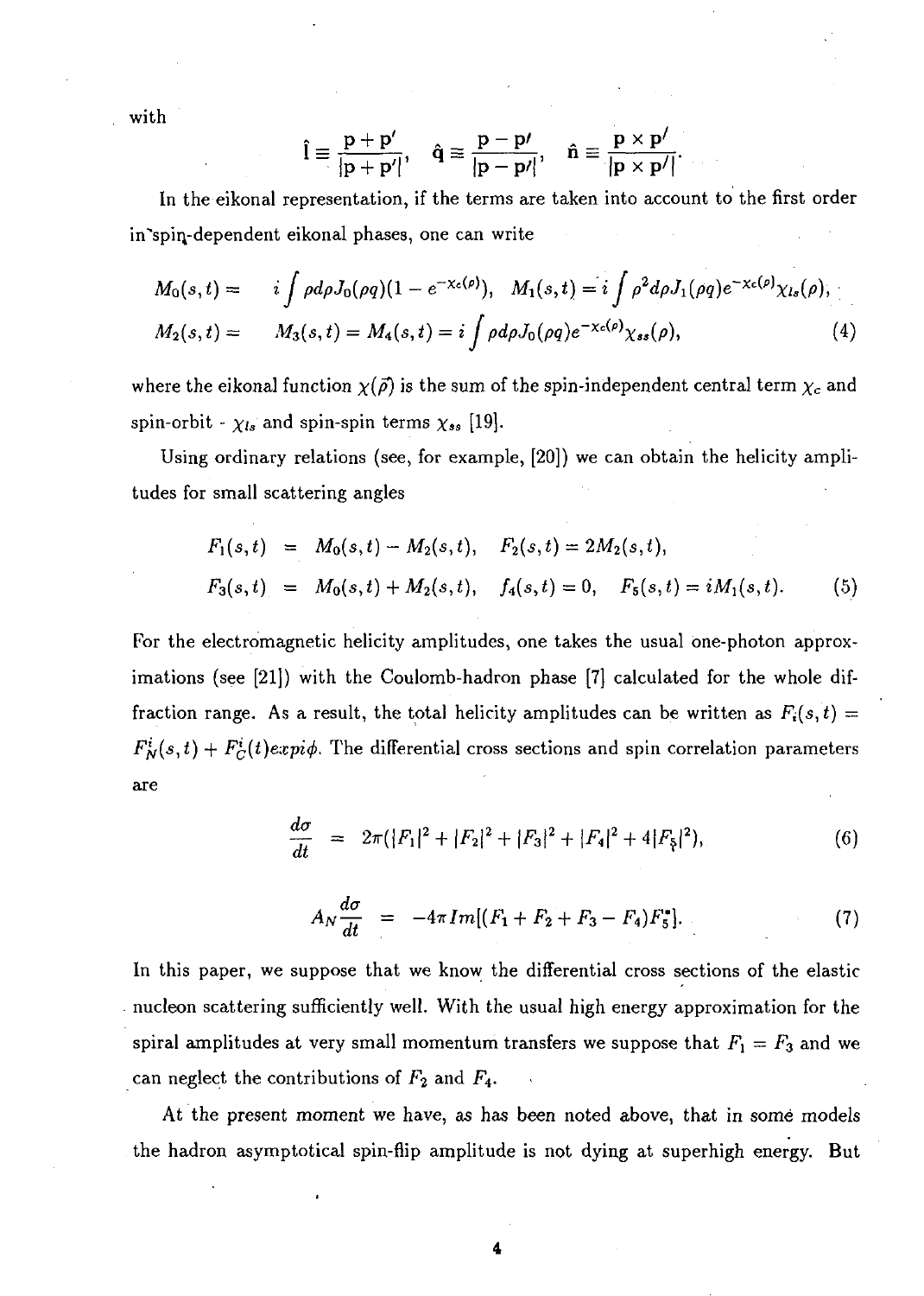most part of the experimental data of the analyzing power at small *t* lie at low energies. Hence, we should take the low energy spin amplitudes and build the continuous transition to the asymptotic amplitudes.

As asymptotic amplitudes let us take those calculated in Ref. [6]. In [22] on the basis of sum rules it has been shown that the main contribution to a hadron interaction at large distances comes from the triangle diagram with the  $2\pi$ -meson exchange in the  $t$ -channel. As a result, the hadron amplitude can be represented as a sum of central and peripheral parts of the interaction:

$$
T(s,t) \propto T_c(s,t) + T_p(s,t), \qquad (8)
$$

where  $T_c(s,t)$  describes the interaction between the central parts of hadrons, and  $T_p(s,t)$  is the sum of contributions of diagrams corresponding to the interactions of the central part of one hadron on the meson cloud of the other. The contribution of these diagrams to the scattering amplitude with an  $N(\Delta$ -isobar) in the intermediate state looks like [6]

$$
T_{N(\Delta)}^{\lambda_1 \lambda_2}(s,t) = \frac{g_{\pi NN(\Delta)}^2}{i(2\pi)^4} \int d^4 q T_{\pi N}(s,t) \varphi_{N(\Delta)}[(k-q), q^2] \varphi_{N(\Delta)}[(p-q), q^2]
$$

$$
\times \frac{\Gamma^{\lambda_1 \lambda_2}(q, p, k,)}{[q^2 - M_{N(\Delta)}^2 + i\epsilon][(k-q)^2 - \mu^2 + i\epsilon][(p-q)^2 - \mu^2 + i\epsilon]}.
$$
(9)

tiere *X*<sub>*l*</sub>*and*<sub>*X*</sub><sup>2</sup> are the helicities of nurleons; *1*<sub>N</sub>N is the *n*<sub>V</sub>-scattering amplitude; *V* is a matrix element of the numerator of the representation of the diagram;  $\varphi$  are vertex functions chosen in the dipole form with the parameters  $\beta_{N(\Delta)}$ :

$$
\varphi_{N(\Delta)}(l^2, q^2 \propto M_{N(\Delta)}^2) = \frac{\beta_{N(\Delta)}^4}{(\beta_{N(\Delta)}^2 - l^2)^2}.
$$
\n(10)

The model with the N and  $\Delta$  contribution provides a self-consistent picture of the differential cross sections and spin phenomena of different hadron processes at high energies. Really, parameters in the amplitude determined from, for example, elastic pp-scattering, allow one to obtain a wide range of results for elastic meson-nucleon scattering and charge-exchange reaction  $\pi^-p \to \pi^0n$  at high energies.

It is essential that the model predicts large polarization effects for all considered reactions at high and superhigh energies [6). The predictions are in good agreement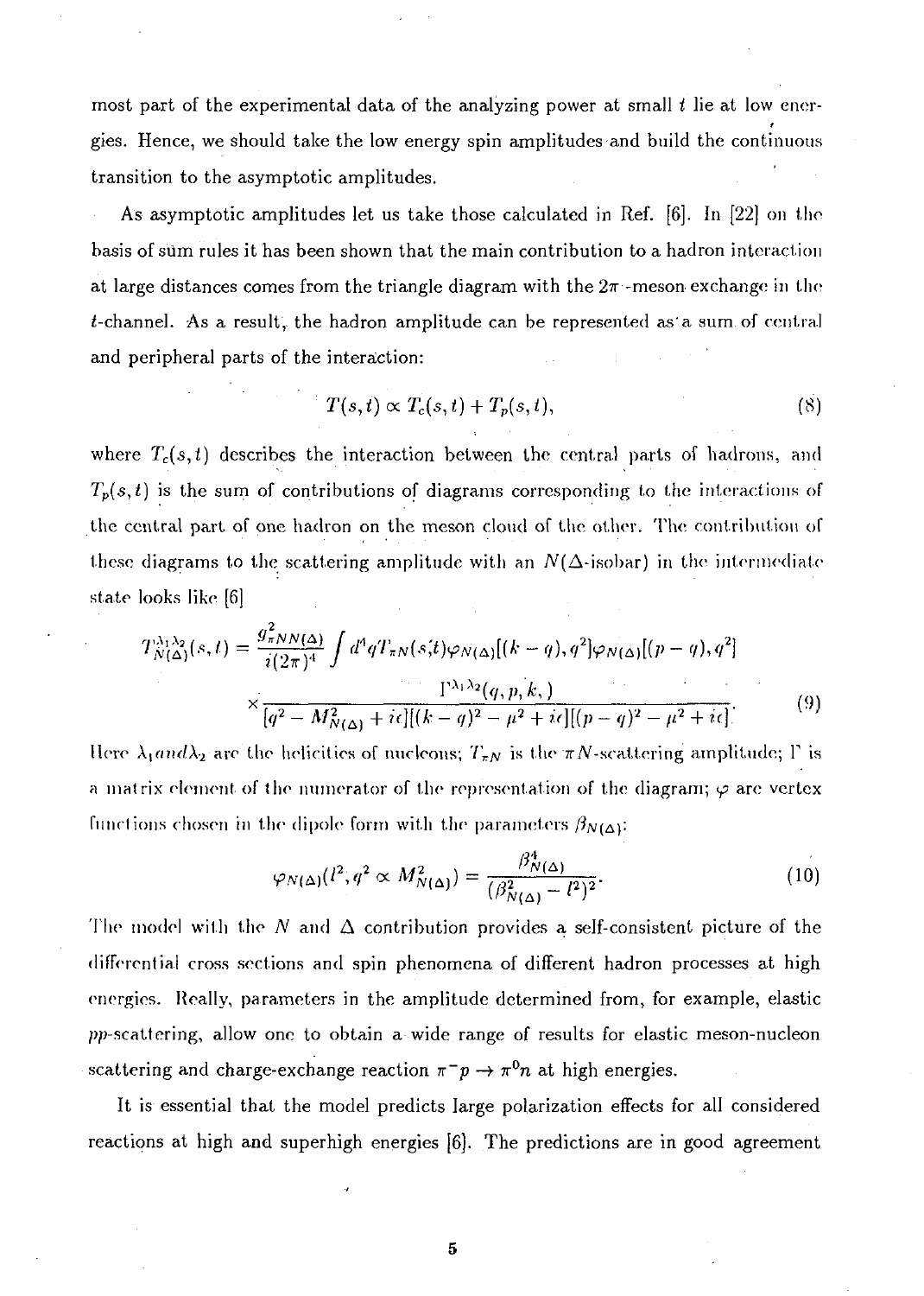with the experimental data in the energy region available for experiment. Also note that just the effect of large distances determines a large value of the spin-flip amplitude of the charge-exchange reaction [23].

The model takes into account the  $s \to u$  crossing diagrams in the scattering amplitude, which leads to the asymptotic equality of the proton-proton and protonantiproton cross sections as  $s \to \infty$ . An important property of this model is that it can be applied to the proton-antiproton scattering at sufficiently low energies. Thus, the behavior of the proton-proton and proton-antiproton differential cross sections at  $p_L = 40 \text{ GeV}$  and  $p_L = 1850 \text{ GeV}$  acquires a natural explanation [24]. Our results weakly depend on the model for the spin-nonflip amplitude. Different models must give the same differential cross sections in a wide range of momentum transfers and energies. Moreover, they must describe the energy dependence of  $\rho(s)$ . Basically, only the behavior of the real part of spin-nonflip amplitudes in the range of the diffraction minimum may depend on the model and leads to different predictions.

As a low energy amplitude let us take the one obtained in Ref. [19] where the full analysis of experimental data has been carried out and the full set of the helicity spin amplitudes and their eikonals of the proton-proton scattering at  $p_L = 6$   $GeV/c$  has been extracted.

Let us take the eikonal of the spin-nonflip amplitudes in the form similar to the form and size obtained in [19] at  $p_L = 6 \text{ GeV/c}$ :

$$
1 - e^{\chi_c(b)} = h_1 e^{-C_1 b^2} - h_2 e^{-C_2 b^2} + h_3 e^{-C_3 b^2} + i (h_4 e^{-C_4 b^2} - h_5 e^{-C_5 b^2} + h_6 e^{-C_6 b^2})
$$
\n(11)

and for the hadron spin-flip amplitude

$$
\chi_{ls}(b) = h_{ls}[1 + b \ e^{\mu(s)(b - b_0)}]^{-1}, \tag{12}
$$

where  $h_i,c_i, h_{ls}$  and  $b_0$  are the parameters obtained in Ref. [19]. As we know, these amplitudes reproduce the analyzing power at  $p_L = 6$   $GeV/c$ . In fact, these amplitudes are a sum of terms falling, constant and probable growing with energy. But this form has no energy dependence of the parameters which change the form of these amplitudes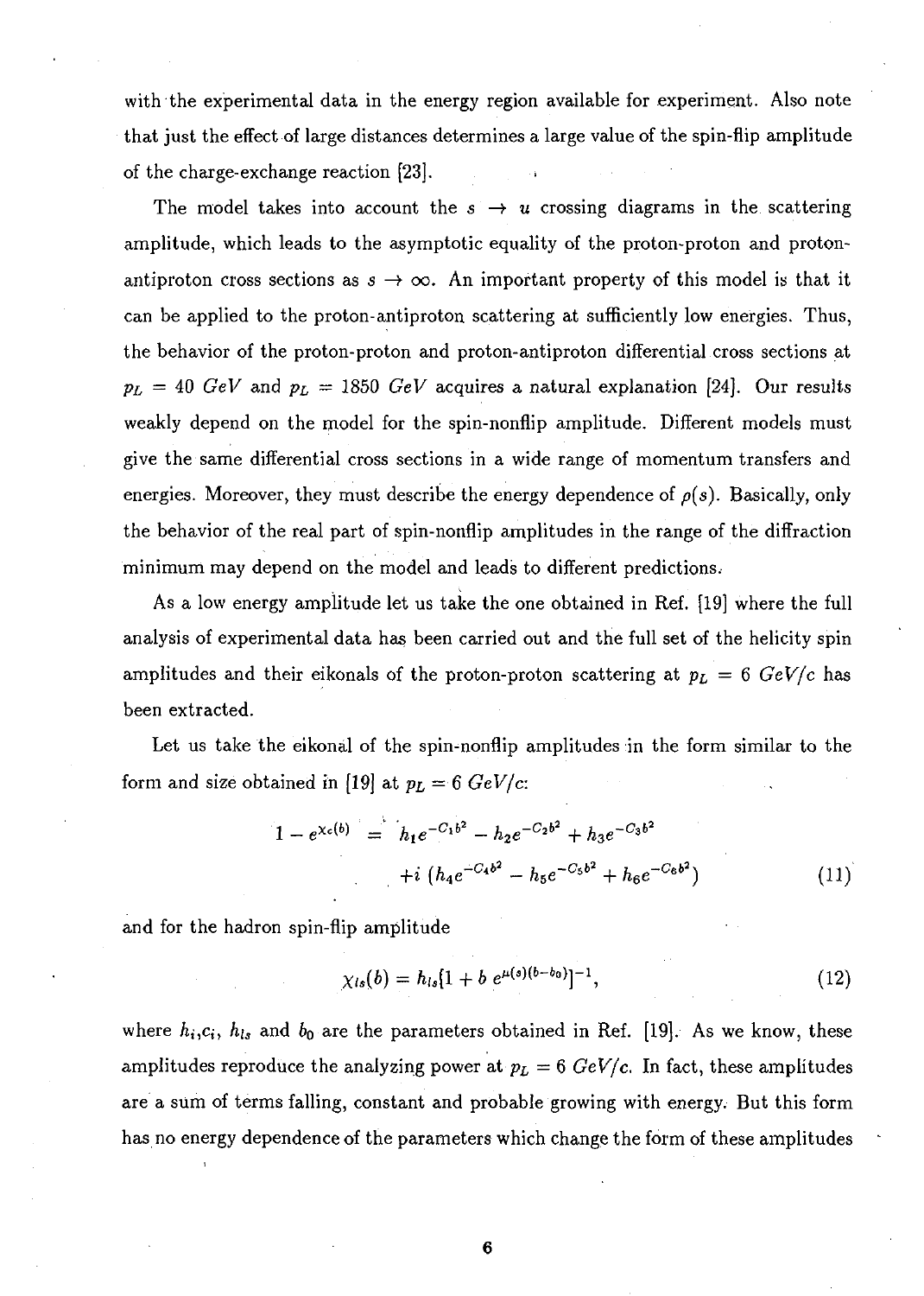with increasing energy in both the spin-nonflip and spin-flip parts. To take the energy dependence of some part of the amplitude  $(11, 12)$ , let us multiply  $(12)$  by the falling term *sj/s* and to take into account the change of the form of (12) with energy, let us introduce the energy dependence into the parameter  $\mu \rightarrow \mu_s$ :

$$
\mu(s) = \mu_0(\log s_1/\log s),\tag{13}
$$

where  $\mu_0$  and  $s_1$  correspond to the values of Ref. [19]. The amplitude of the dynamical model (DM) also includes the falling, constant and the increasing terms, but it is not suitable to describe the low-energy data. So this is not a simple task to sew these two amplitudes, low energy phenomenological and high energy model amplitudes. To obtain the smooth transform to our model representation, let us multiply amplitudes (11, 12) by the function  $fs_{ex}^{nf,fl}$  quickly decreasing with energy, multiply our model amplitudes by the factor  $f_{th}^{nf,fl}$ :

$$
fs_{ex}^{nf}(s) = exp(-[s^{nf}/s]^2), \quad fs_{th}^{nf}(s) = 1 - exp(-[s^{nf}/s]^2), \tag{14}
$$

$$
fs_{ex}^{fl}(s) = exp(-\left[\frac{s^{fl}}{s}\right]^2), \quad fs_{th}^{fl}(s) = 1 - exp(-\left[\frac{s^{fl}}{s}\right]^2), \tag{15}
$$

and multiply the falling term of the DM amplitudes by an additional function

$$
1 - exp(-\left[\sqrt{s^{fl}}/\sqrt{s}\right])
$$

. In this case, we obtain that the analyzing power at  $p_L = 6$   $GeV/c$  is described only .by the amplitudes obtained in Ref. [19] and at superhigh energies only by the DM amplitude. In the domain of approximately  $6 \leq p_L \leq 200 \text{ GeV/c}$  the analyzing power has both the contributions. The parameters  $s^{nf}$  and  $s^{fl}$  were chosen to obtain the description of experimental data  $A_N$  of elastic proton-proton scattering available in this energy range  $(p_L \leq 6 \ GeV/c$  and  $|t| \leq 1 \ GeV^2)$ 

$$
s^{nf} = 44 \ GeV^2, \quad s^{fl} = 64 \ GeV^2.
$$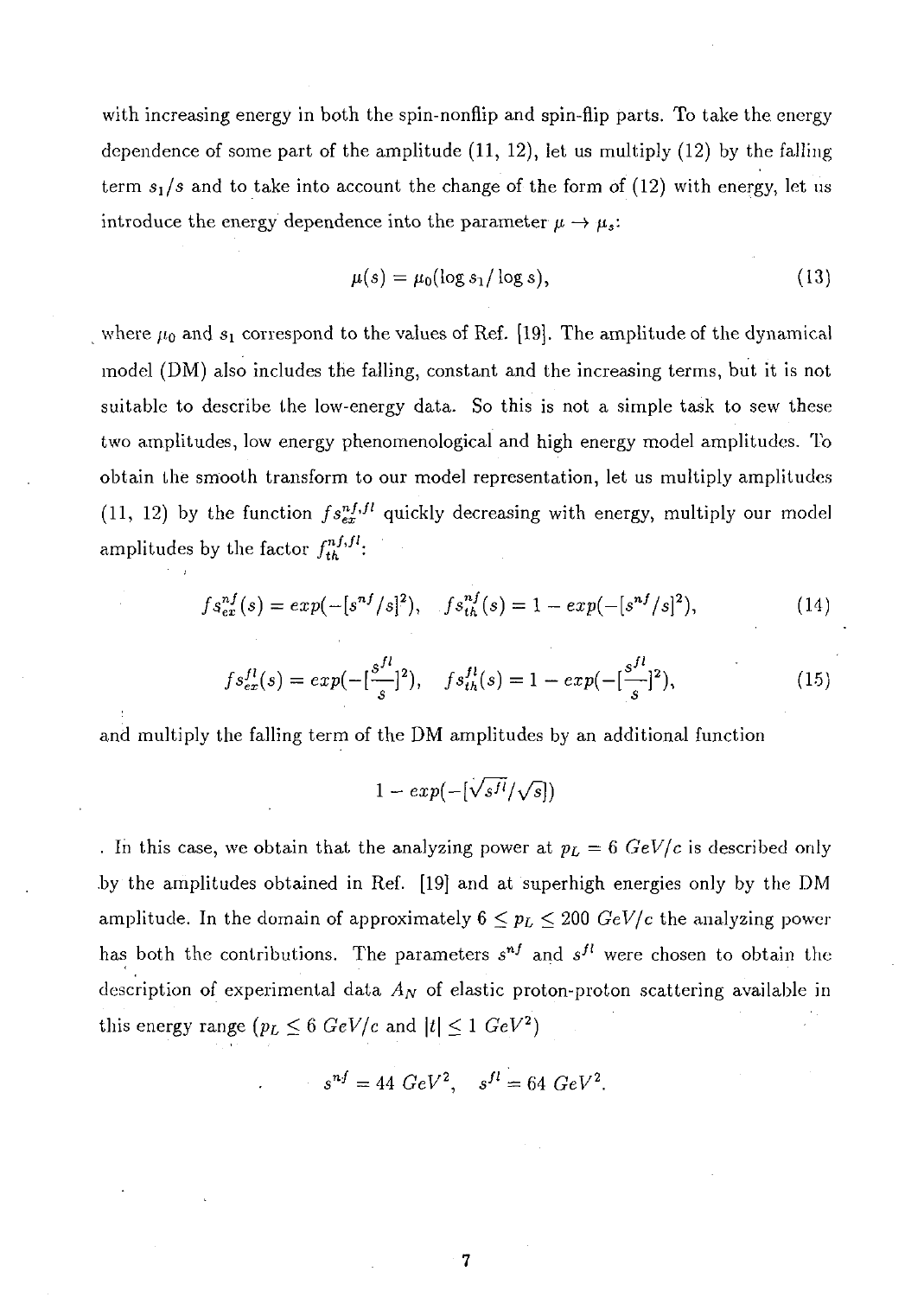

**Fig.1:** The analyzing power  $A_N$  of pp-scattering calculated at a)  $p_L = 6$  GeV/c; b) at *pi =* 11.75 *GeV/c* ( the full line is our calculations; the experimental data Ref.



Fig.2: The analyzing power  $A_N$  of pp-scattering calculated at a)  $p_L = 10 \text{ GeV/c}$ ; b) at  $p_L = 17.5$   $GeV/c$ ; c) at  $p_L = 45.5$   $GeV/c$ ; d) at  $p_L = 200$   $GeV/c$  (the full line is our calculations, dashed line is the calculation without the contributions of the hadron spin-flip amplitude; the experimental data Ref. [28, 29, 8, 30])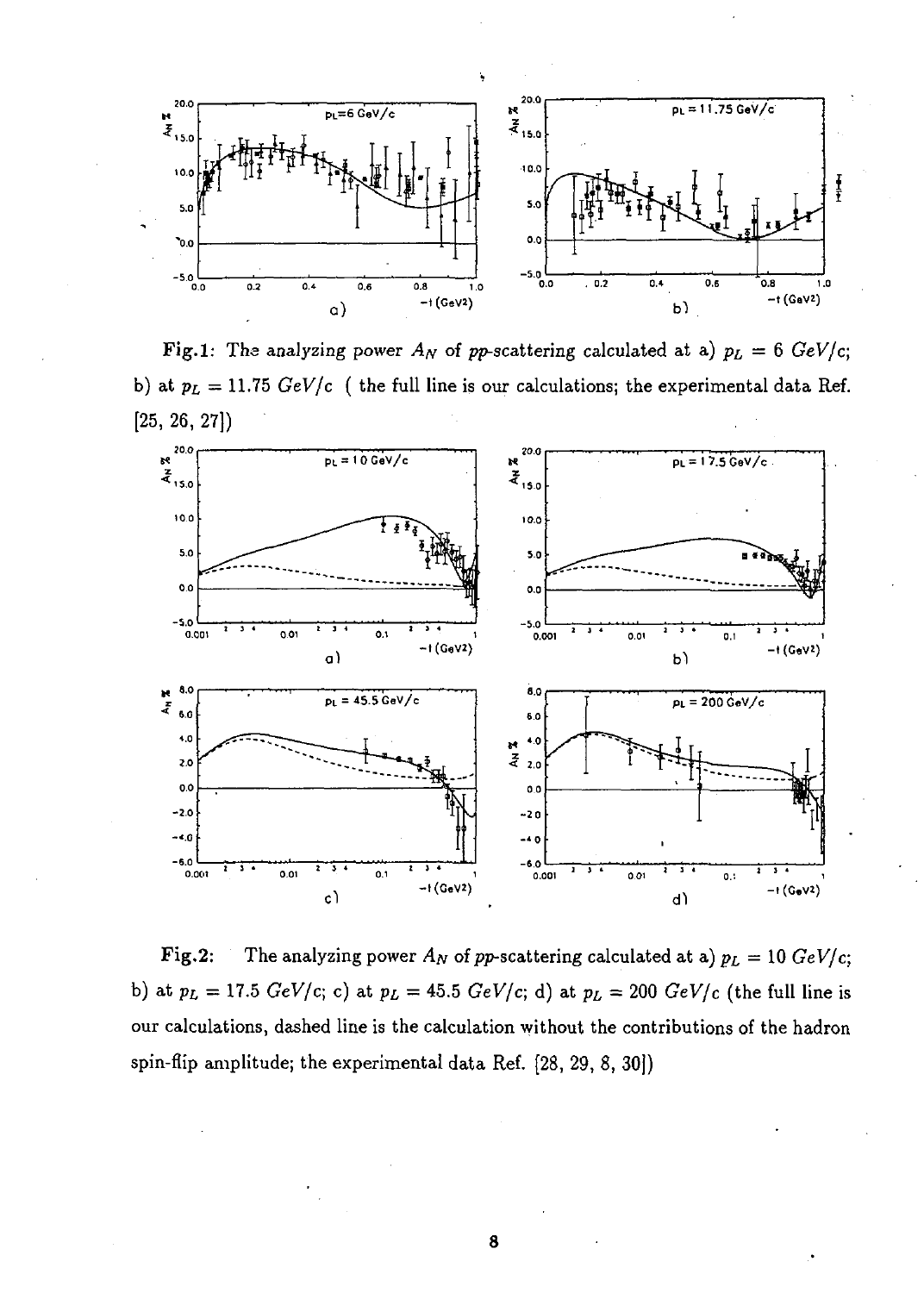The calculated analyzing power at  $p_L = 6$  GeV/c is shown in Fig.1 a. Of course, in the original phenomenological analysis made in [19] six parts of the amplitudes with the exchange spin were used, but it can be seen that a good description of experimental data on the analyzing power can be reached only with one hadron spin-flip amplitude.

The experimental data at  $p_L = 11.75 \text{ GeV/c}$  seriously differ from those at  $p_L =$ 6 *GeV/c* but our calculations reproduce them sufficiently well (Fig. lb). In Figs. 2(a,b) we show our calculations and experimental data at  $p_L = 10$   $GeV/c$  and 17.5  $GeV/c$ . From these figures we notice that our energy dependence was chosen correctly and we may hope that further we will obtain correct values of the analyzing power.

Really, our calculations at  $p_L = 45.5 \ GeV/c$  show the satisfactory description of the experimental data (see Fig. 2c). At this energy both of our parts of the amplitude give important contributions. The contributions to the analyzing power of the amplitudes (11, 12) are approximately twice as large as the contributions of the model amplitudes. From Fig. 2c we can see that in the region  $\vert t\vert \approx 0.2$   $GeV^2$  the contributions from the hadron spin-flip amplitudes are most important.

At last, Fig. 2d shows our calculations at  $p_L = 200 \text{ GeV}/c$ . At this energy, the contributions of the phenomenological amplitudes are already very small and can be compared with the contributions of the model amplitudes only at  $\vert t\vert = 0.5~GeV^2$  where both the contributions are very small.

Finally, we describe the experimental data at  $p_L = 45.5~GeV/c$  and  $p_L = 200~GeV/c$ by the different amplitudes and our descriptions have different forms that are clearly seen from the comparison of Fig. 2c and Fig. 2d. The chosen energy dependence of the hadron spin-dependent amplitude allows us to describe all available experimental material. Hence, we can try to continue our calculations and extend them to higher energies. The contributions of the hadron spin-flip amplitudes to the analyzing power of the Couiomb-nucleon interference at different points of transfer momenta are shown in Figs. 3(a,b). The full line shows the contribution at the points of the maximum of the CNI. It can be seen that practically after  $p_L = 200 \text{ GeV}/c$  its relative contribution is approximately a constant  $\sim 3\%$ . The most important relative contribution is at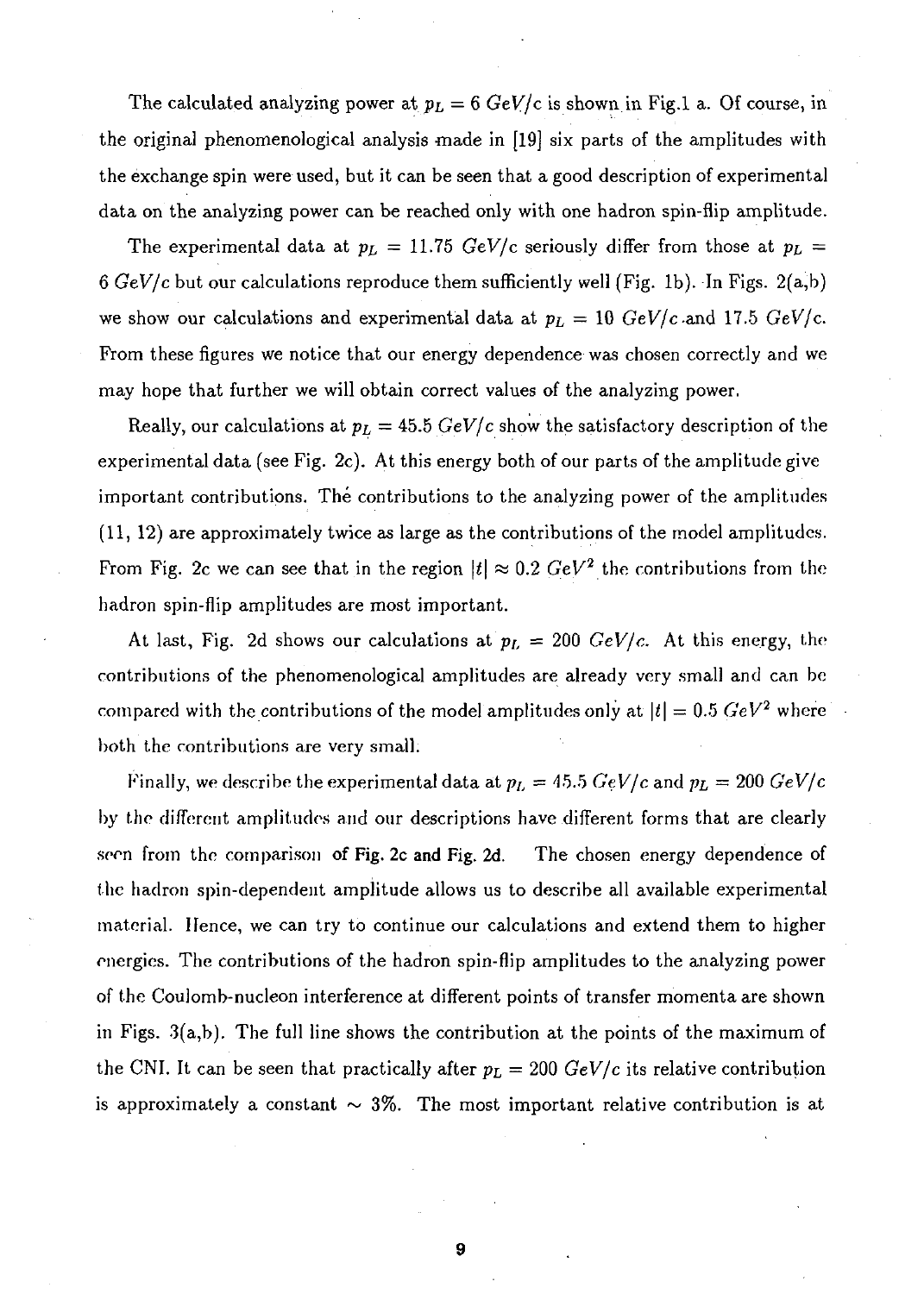$|t| \simeq 0.2 \; GeV^2$  where it is very large up to  $\sqrt{s} = 100 \; GeV$  and has a heavy energy dependence.



Fig.3: a) The additional contributions of the hadron spin-flip amplitudes to the CNI effect;

b) the relative contributions of the hadron spin-flip amplitudes to the CNI effect  $\sigma$  (our calculations at  $t_{max}$ ,  $|t| = 0.001$   $GeV^2$ ,  $|t| = 0.01$   $GeV^2$ ,  $|t| = 0.1$   $GeV^2$  are shown by the full, dot-dashed, long-dashed and dashed lines respectively)

It is very important to note that we obtain the different energy dependences of the additional contributions  $\Delta A_N$  to the pure CNI effect at the different points of momentum transfers. The contribution at  $|t| = 0.1$   $GeV^2$  has a clear downfall with growing  $\sqrt{s}$  but in the range of maximum of the CNI effect we have the additional contributions which are nearly independent of energy. So, we cannot make the conclusion about energy dependence of  $\Delta A_N$  at the place of maximum of CNI, measuring the energy dependence of the analyzing power at other points of the transfer momentum. But this is one of the central points of many other analyses of the CNI effect.

Now let us examine the ratio of the real and imaginary parts of the spin-flip amplitude, without the kinematic factor  $\sqrt{|t|}$ , to the separate parts of the hadron spin-nonflip amplitude (see Figs.  $4(a,b)$  and  $5(a,b)$ ). It is clear that this ratio can be regarded as a constant only up to  $|t| \leq 0.1$  *GeV*<sup>2</sup>. Moreover, this ratio has a very strong energy dependence.

So, at low energies the ratio of real parts of the hadron spin-flip to spin-nonflip amplitude has a "zero" at  $\vert t\vert \sim 0.5~GeV^2$ . Then, this "zero" goes out to larger transfer momenta but at higher energies it returns to the region of small momentum transfers.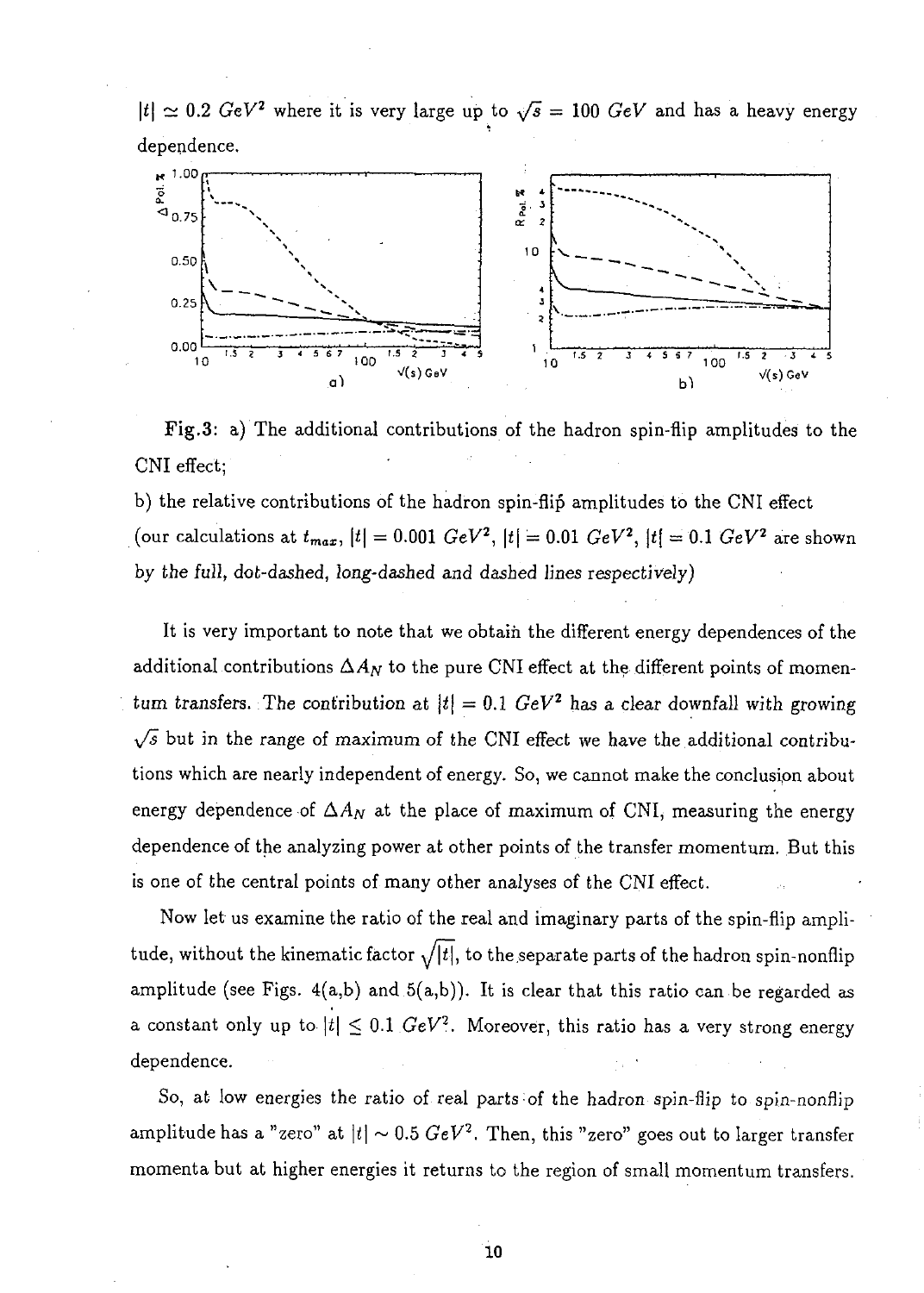

Fig. 4: a) The ratio, without kinematic factor  $\sqrt{|t|}$ , of the real part of the spin-flip to the real part of spin-nonflip amplitude. b) The ratio, without kinematic factor  $\sqrt{|t|}$ , of the imaginary part of the spin-flip to the imaginary part of spin-nonflip amplitudes



Fig.5: The ratio of the real parts of a) the spin-flip, without kinematic factor  $\sqrt{|t|}$ , and b) spin-nonflip to the imaginary part of the spin-nonflip amplitude at  $\sqrt{s} = 4.93$ , 9.3, 19.4 and 50  $GeV$  are shown by the short-dashed, dashed, full and dot-dashed lines, respectively

Hence, we cannot carry out our analysis of experimental data at different energies and different regions of momentum transfers using the same form of the hadron spinflip amplitude. Note that we obtain that the imaginary part of the hadron spin-flip amplitude, without the kinematic factor  $\sqrt{|t|}$ , is smaller than the imaginary part of the spin-nonflip amplitude. But this kind of ratio for the real parts is not so far from unity.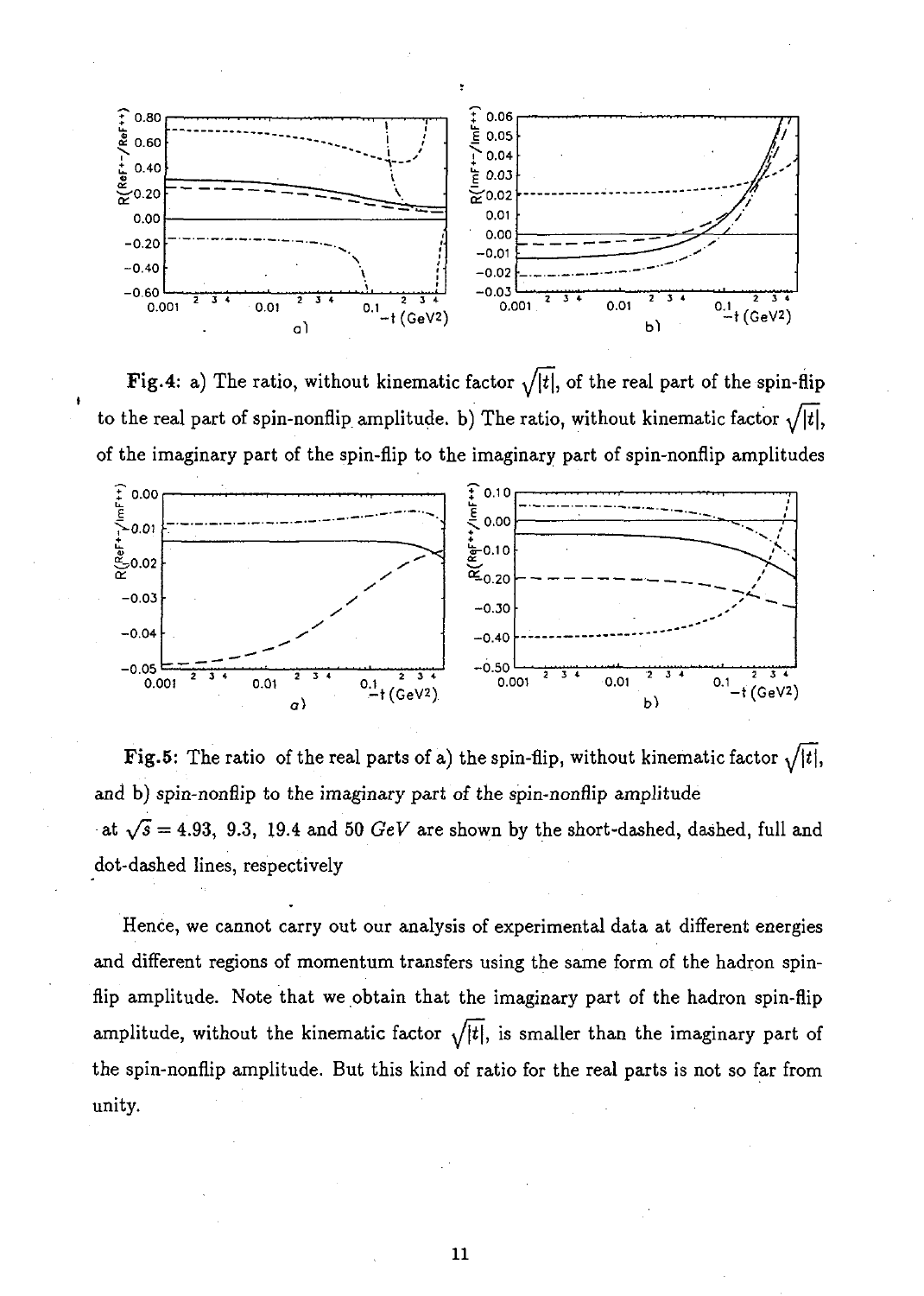Now let us examine what we can obtain if we take the experimental data on the polarization  $A_N$  only at one energy [8].

Let us take a representation for the hadron spin-flip amplitude in the form

$$
fh_5 = \sqrt{|t|}(k2\rho + ik1)Imfh_1.
$$
 (16)

Here, the coefficients  $k1$  and  $k2$  are the ratio of the real and imaginary parts of the spin-flip and spin-nonflip amplitudes without the kinematic factor  $\sqrt{|t|}$ . Hence, if we have  $k! = k2$ , the phase between  $fh_1$  and  $fh_5$  is zero and the interference between these two amplitudes is zero. These coefficients are related to  $R$  and  $I$  in the paper [9] as

$$
I = Imfh_5/Imfh_1 = k1, \quad R = Refh_5/Imfh_1 = \rho k2. \tag{17}
$$

If we take the experimental points at  $t_i$  and  $t_j$  of the experiment [8] in pairs we can calculate the values  $k1_{ij}$  and  $k2ij$ . Such a calculation shows that practically in all cases we have  $|k2| \gg |k1|$  and  $|k2| \sim 1$ . If we throw off the first and the last points, which have the maximal errors, and calculate the average of  $\overline{k}$ l and  $\overline{k}$ <sub>2</sub>, we obtain

$$
k1 \sim 0.1, \quad k2 \sim 1.3
$$
.

This means that if we drop the kinematic factor  $\sqrt{|t|}$ , the imaginary part of spin-flip amplitude is smaller than the imaginary part of the hadron spin-nonflip amplitude, but the real part is the same order as the real part of spiri-nonflip amplitude. It coincides qualitatively with our model calculation. It is interesting that if we calculate our coefficients k1 and k2 with two different values  $\rho_1 = 0.04$  and  $\rho_2 = 0.02$ , we obtain approximately double growth of  $k2$  in the second case. This means that the real part of the hadron spin-flip amplitude keeps the same size in both cases.

In fact, this conclusion is made from the analysis of Ref. [9]. If we recalculate their values R to our  $k_2$ , we obtain  $k_2$ <sup>*a*</sup><sub>*k*</sub> changing near unity for all its variants and the middle of all variants is  $k\overline{2}_{ak} = 1.04$ . Of course, these evaluations are very rough as errors of the experiment [8] are very large. But we think that it may be a valuable indication of the relative structure of the spin-flip amplitude.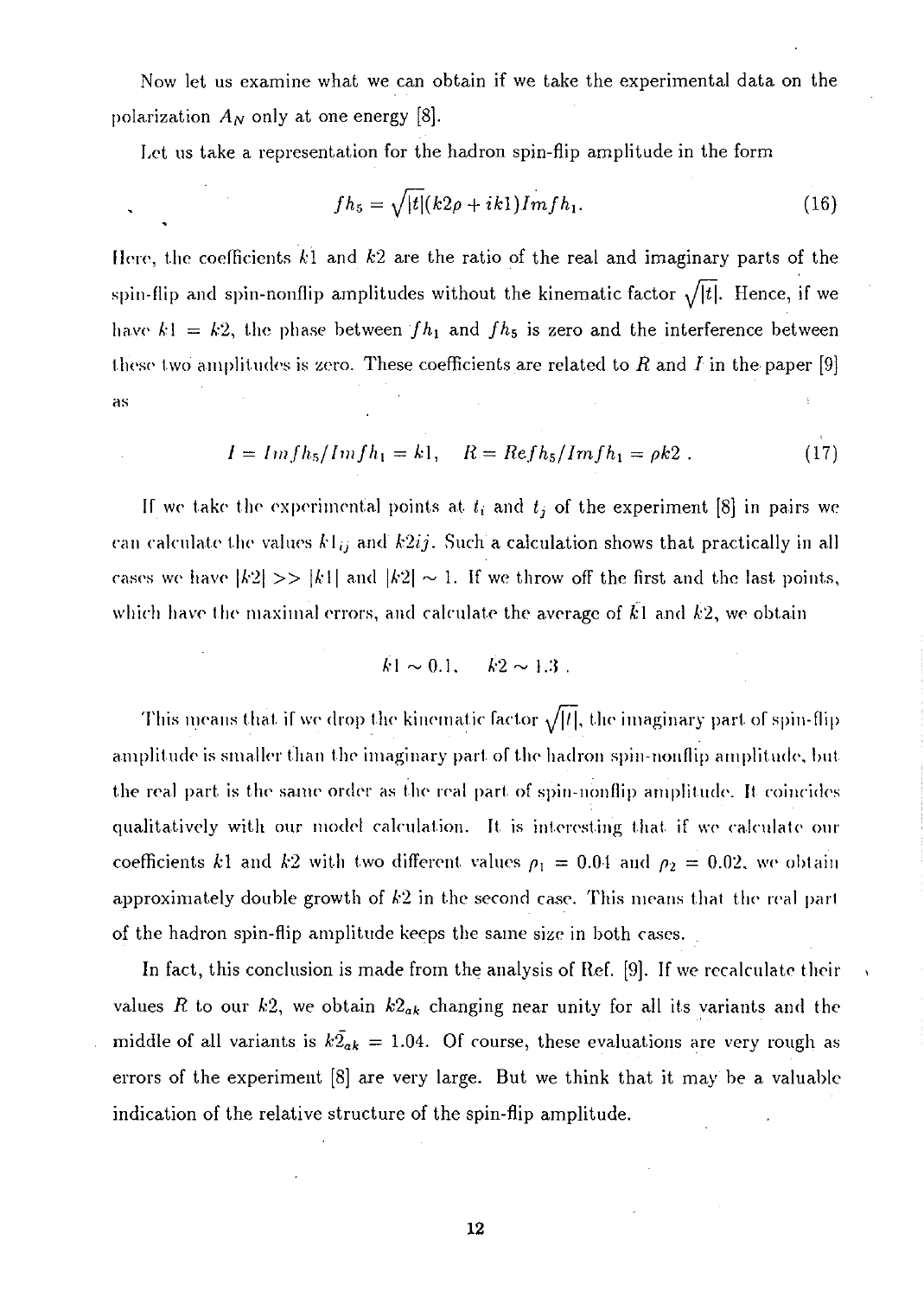It is obvious from our analysis that the examining of the contributions of the hadrori spin-flip amplitudes in the CNI effect should take into account the energy dependence of all parts of the hadron scattering amplitude and its dependence on momentum transfers. Our descriptions of all available experimental data give about 3.5% the predictions for RHIC energies for the contributions of the hadron spin-flip amplitude to the maximum of the CNI effect. But, of course, this estimation has a very large theoretical indefiniteness which is connected with other possible contributions from other sources of the hadron spin-flip at high energies. However, this estimation shows that these contributions may be sufficiently small and we can use this effect to measure the beam polarization. More accurate estimations can be made only after a new experiment in this domain of transfer momenta at energies  $\sqrt{s} = 40 \div 50$  GeV.

*Acknowledgements.* The authors are grateful to S.V. Goloskokov, A. V. Efremov, V.A. Mescheryakov and S.B. Nurushev for fruitful discussions.

## References

- [1] J. Schwinger, Phys.Rev., 73 (1948) 407; L.I.Lapidus, Nucl. and Part., 9 (1978) 84; N.H.Battimore, E.Gotsman, E.Leader, Phis.Rev. D 18 (1978) 694.
- [2] N.Akchurin, A.Bravar, M.Conte, A.Penzo, U of Iowa Report 93-04.
- [3] W. Guryn *et al., Total and Differential Cross Sections and Polarization Effects in pp Elastic Scattering at RHIC* (unpublished).
- [4] S.B.Nurushev, A.G.Ufimtsev, Proc. "Hera-N", Dubna, 1996.
- [5] C. Bourrely, J. Soffer and T. T. Wu, Phys. Rev. D 19, 3249 (1979); M. Anselmino and S. Forte, Phys. Rev. Lett. 71, 223 (1993); A. E. Dorokhov, N. I. Kochelev and Yu. A. Zubov, Int. Jour. Mod. Phys. A8, 603 (1993);
- [6] S.V.Goloskokov, S.P.Kuleshov, O.V.Selyugin, Z.Phys.C50 (1991) 455.
- [7] O.V. Selyugin, Int. Jour. Mod. Phys. A 12 (1997) 1379.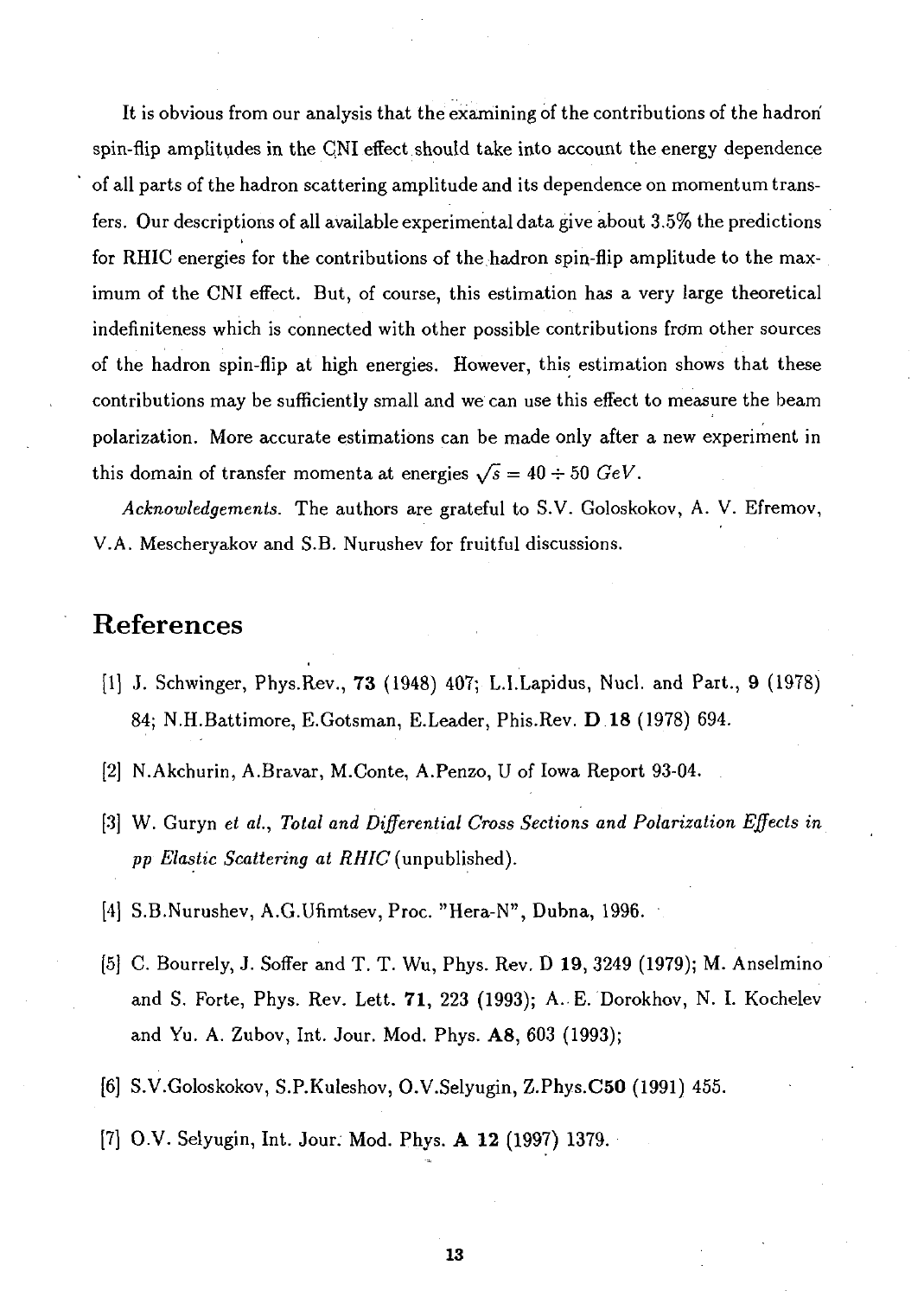- [8]<sub> $\cdot$ </sub> N.Akchurin et al., Phys.Rev. **D 48** (1993) 326.
- [9] N.Akchurin, N.H.Buttimore, A.Penzo, Phys.Rev. D 51 (1995) 3944. '
- [10]. A.D.Krish, S.M.Troshin, hep-ph/9610537.
- [11] C.Bourrely, J.Soffer, hep-ph/9611234.
- [12] T.L. Trueman, hep-ph-9610316; High Energy Polarimetry Workshop, Amsterdam, 9 September, 1996 and RHIC Spin Collaboration meeting, Marseile, 17 September, 1996 .
- [13] N.H. Buttim'ore, Proc. XII High Energy Spin Physics, Amsterdam, 10-14 Septem- $\mathcal{L}_{\mathrm{L}}$  , where  $\mathcal{L}_{\mathrm{L}}$ ber. 1996.
- [14] UA4 ColL.M. Bozzo et al., *Phys.Lett.* B **147,** 392 (1984).
- [15] UA4/2 Coll., C. Augier et al., *Phys. Lett.* B **316** (1993) 448.
- [16] O.V. Selyugin, *Phys. Lett.* B **333** (1994) 245. •
- [17] P. Gauron, B. Nicolescu, O.V. Selyugin, *Phys. Lett.* **B390** (1997) 405.
- *[18\* P. Gauron, B. Nicolescu, O.V. Selyugin, in Proc. of the 6th Blois Workshop *Frontiers in Strong Interactions - 6th Int. Corif. on Elastic and Diffractive Scattering,* Chateau de Blois, 20-24 June 1995, Ed. Frontieres.
- [19] M.Sawamoto, S.Wakaizumi, Progress of Theor.Phys. 62 (1979) 1293.
- [20] J.Bystricky, F.Lehar, Le J. de Physique **39** (1978) 1; C. Lechanoine-LeLuc, F.Lehar, Rev. Mod. Phys. 65 (1993) 47.
- [21] S.B.Nurushev, A.P.Potylitsin; G.M.Radutsky, Proc. V Workshop on HESP, Protvino, 1993, p.321.
- [22] S.V. Goloskokov, S.P. Kuleshov, O.V. Selyugin, Yad.Piz'., **46;** 597' (1987); ' •'
- [23] S.V. Goloskokov, S.P. Kuleshov, O'.V. Selyugin, Yad.Fiz., 52, 561 (1990).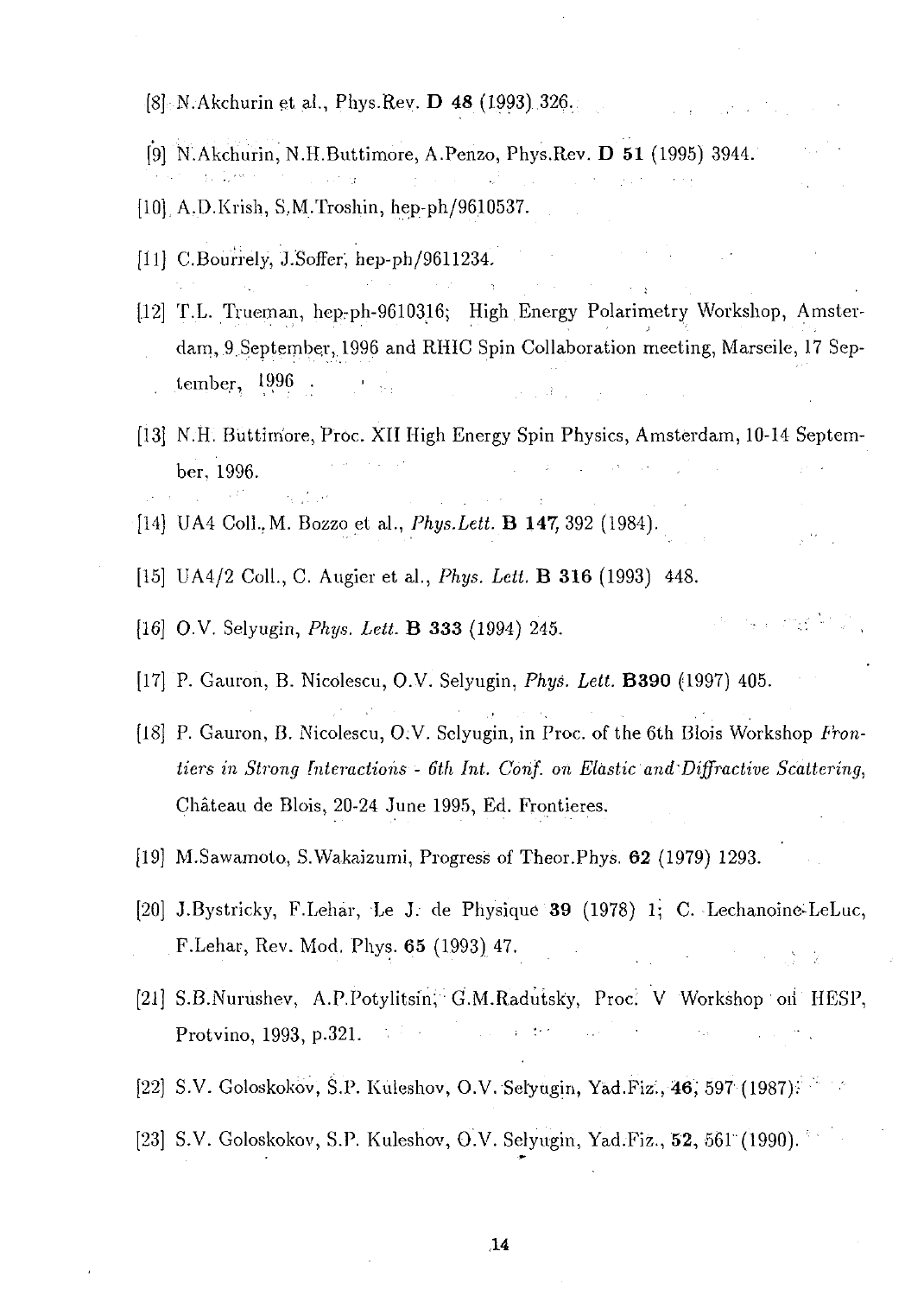- [24] S.V. Goloskokov, S.P. Kuleshov, O.V. Selyugin, Yad.Fiz., 46, (1987) 195.
- [25] D.Miller et al., Phys.Rev. D 16 (1977) 2016; M.Borghini et al. Phys.Lett. B 31 (1970) 405; R.Diebold et al., Phys.Rev.Lett. 35 (1975) 632 ; D.R.Rust et al., Phys.Lett. B 58 (1975) 114; R.D.Klem et al., Phys.Rev. D 15 (1977) 602; J.R.O'Fallon et al., Phys.Rev. D 17 (1978) 24.
- [26] M.Borghini et al.,Phys.Lett. B 24 (1966) 77.
- [27] S.L.Kramer et al., Phys.Rev. D 17 (1978) 1709; K.Abe et al., Phys.Lett. B 63 (1976) 239.
- [28] M.Borghini et al.,Phys.Lett. B 36 (1971) 501.
- [29] A. Gaudot et al., Phys.Lett. B 61 (1976) 103.
- [30] G. Fidegaro et al., Phys.Rev. B 105 (1981) 309.

Received by Publishing Department on October 2, 1997.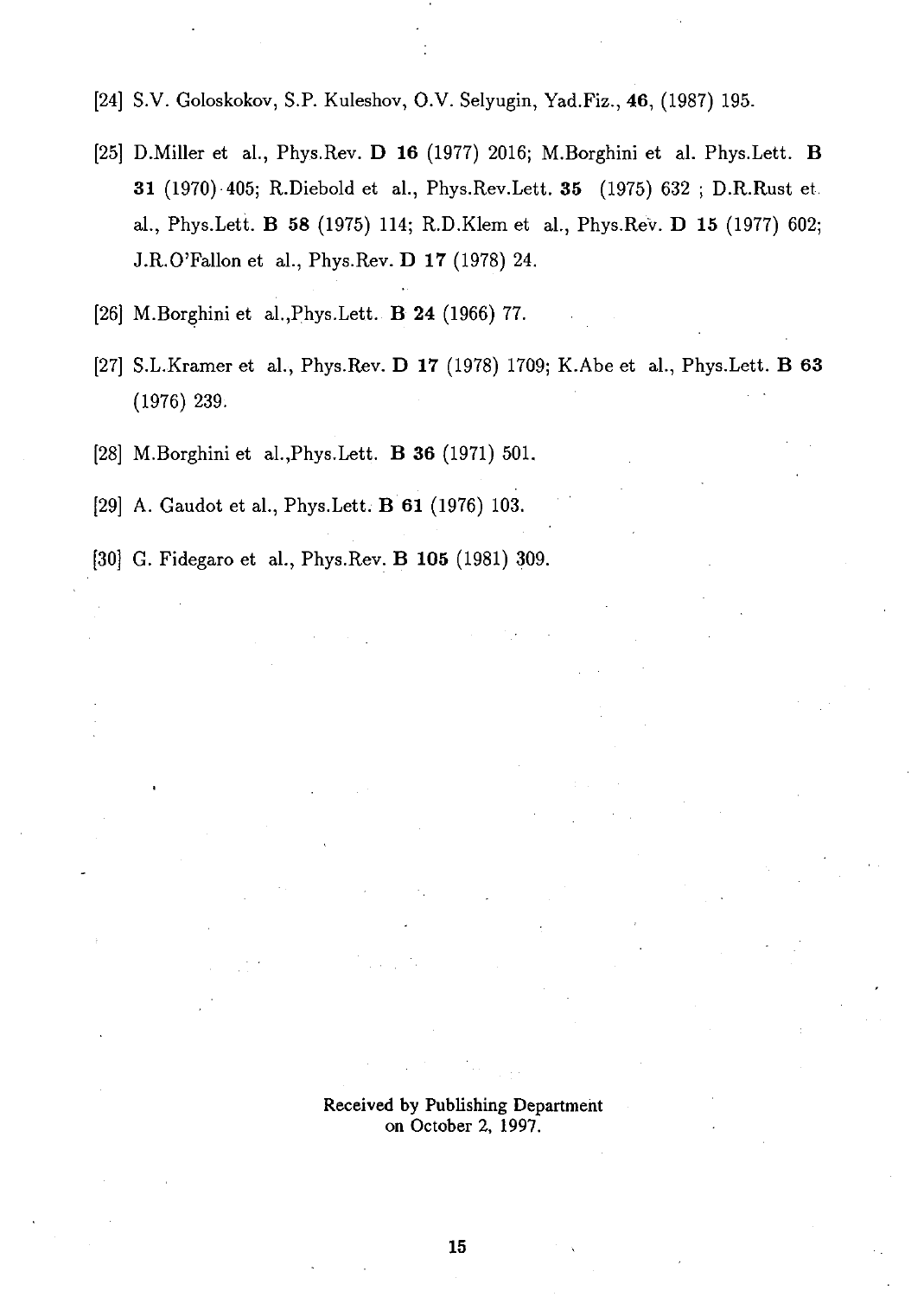## **SUBJECT CATEGORIES OF THE JINR PUBLICATIONS**

 $\mathbb{R}^{3}$ 

Ŷ,

 $\frac{1}{4}$  ) .

 $\frac{38}{100}$ 

| <b>Index</b> | <b>Subject</b>                                               |
|--------------|--------------------------------------------------------------|
| 1.           | High energy experimental physics                             |
| 2.           | High energy theoretical physics                              |
| 3.           | Low energy experimental physics                              |
| 4.           | Low energy theoretical physics                               |
| 5.           | <b>Mathematics</b>                                           |
| 6.           | Nuclear spectroscopy and radiochemistry                      |
| 7.           | Heavy ion physics                                            |
| 8.           | Cryogenics                                                   |
| 9.           | Accelerators                                                 |
| 10.          | Automatization of data processing                            |
| 11.          | Computing mathematics and technique                          |
| 12.          | Chemistry                                                    |
| 13.          | Experimental techniques and methods                          |
| 14.          | Solid state physics. Liquids                                 |
| 15.          | Experimental physics of nuclear reactions at<br>low energies |
| 16.          | Health physics. Shieldings                                   |
| 17.          | Theory of condensed matter                                   |
| 18.          | <b>Applied researches</b>                                    |
| 19.          | <b>Biophysics</b>                                            |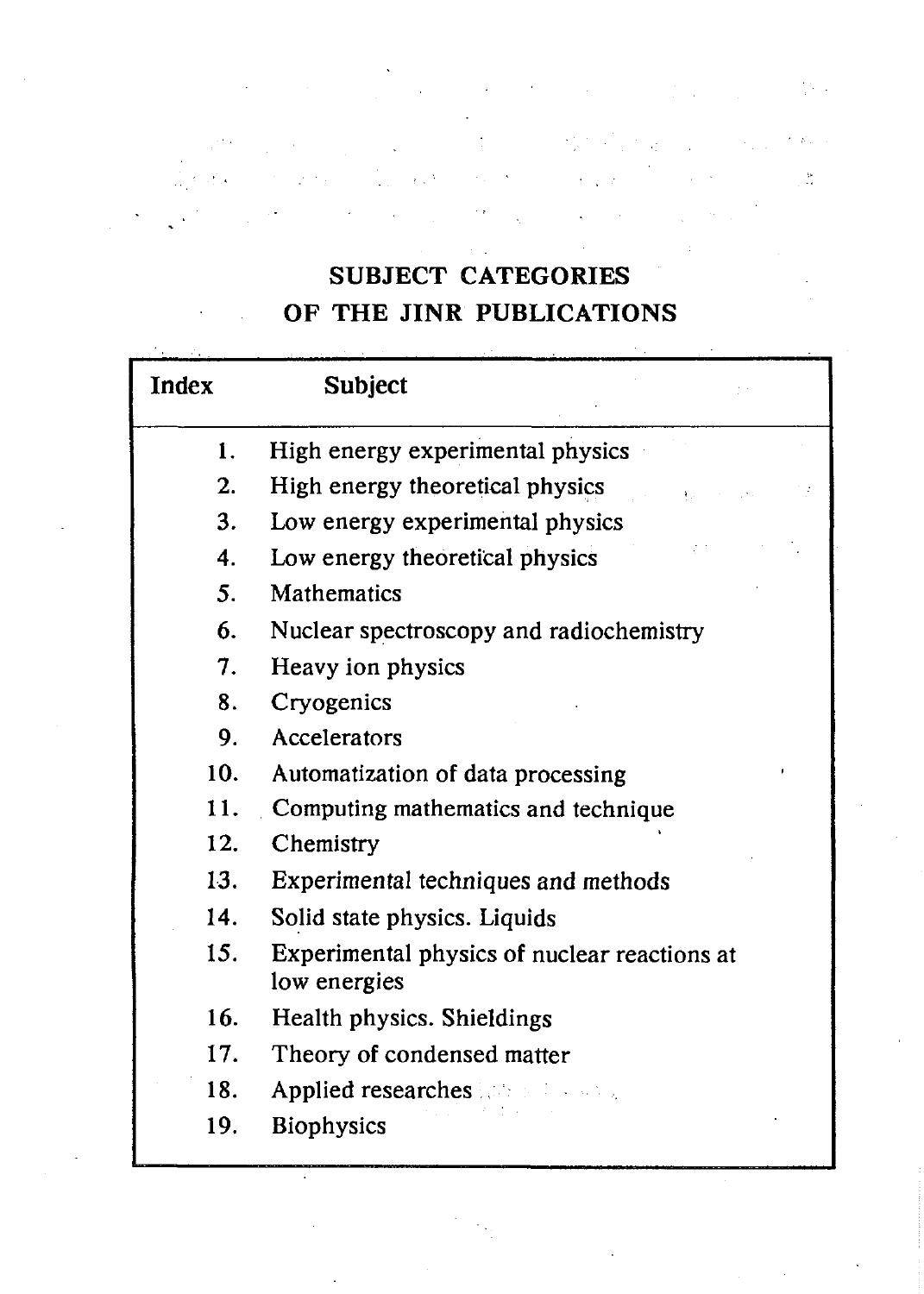Селюгин О.В.  $E$ 2-97-298

Энергетическая зависимость кулон-ядерной интерференции в области малых передач импульса

Анализирующая способность упругого протон-протонного рассеяния при малых передачах импульса и эффект кулон-ядерной интерференции исследованы на основе существующих экспериментальных данных от  $p_{\textit{L}}^{}$  = 6 гэв/  $p_L$  = 200 ГэВ/с, феноменологического анализа, выполненного при  $p_L$  = 6 ГэВ/с, и динамической высокоэнергетической спиновой модели. Получена структура спинзависимой упругой амплитуды рассеяния в области малых передач импульса. Сделаны предсказания для величины анализирующей способности в области энергий RHIC.

Работа выполнена в Лаборатории теоретической физики им. Н.Н.Боголюбова ОИЯИ.

Препринт Объединенного института ядерных исследований. Дубна. 1997

Selyugin O.V. Energy Dependence of the Coulomb-Nuclear Interference at Small Momentum Transfers

The analyzing power of the elastic proton-proton scattering at small momentum transfers and the effect of the Coulomb-nuclear interference are examined on the basis of the available experimental data at  $p<sub>L</sub>$  from 6 up to 200 GeV/c taking account of a phenomenological analysis at  $p_L = 6$  GeV/c and of the dynamic high energy spin model. The structure of the spin-dependent elastic scattering amplitude at small momentum transfers is obtained. The predictions for the analyzing power at RHIC energies are made.

The investigation has been performed at the Bogoliubov Laboratory of Theoretical Physics, JINR.